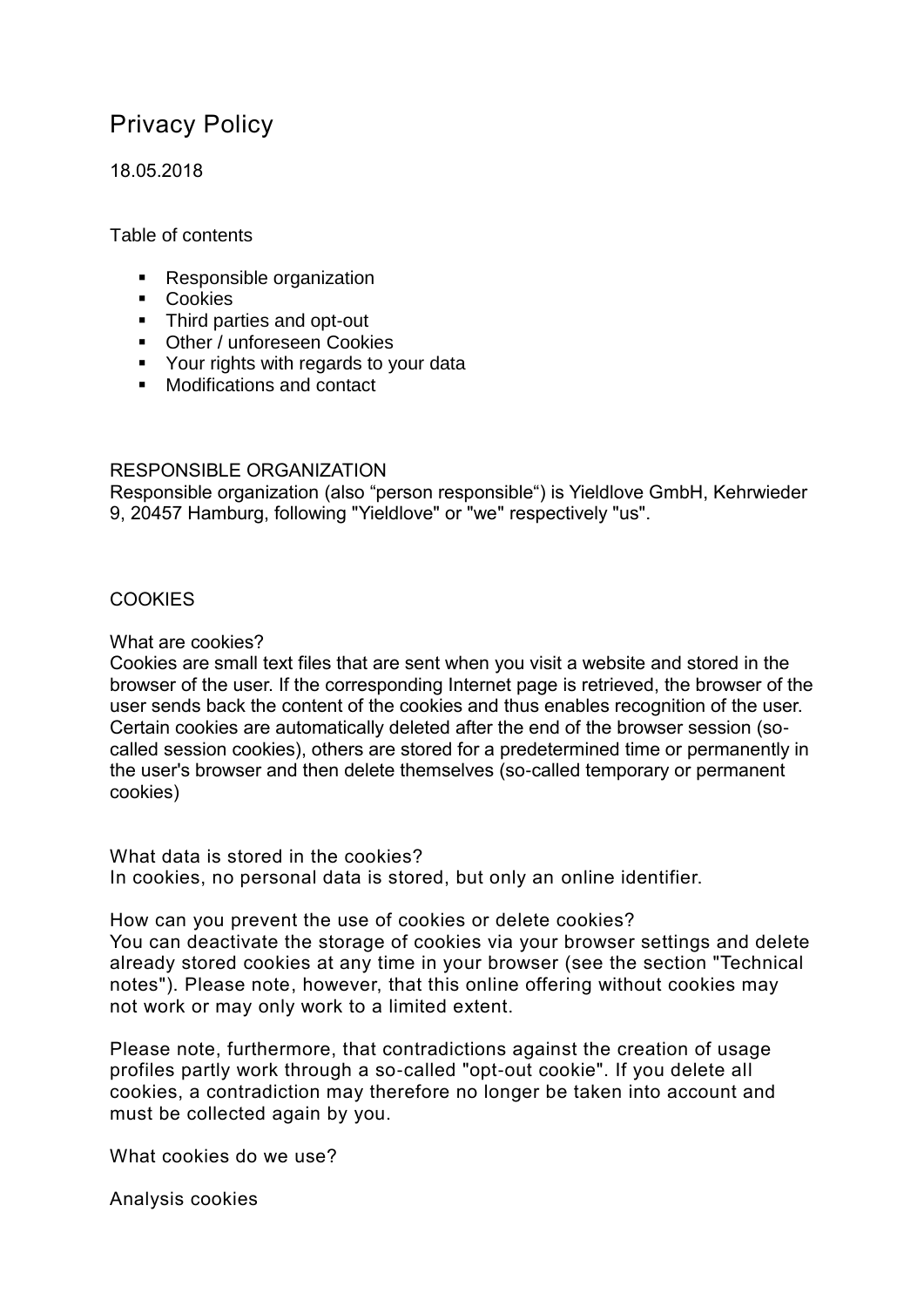We use analysis cookies in order to be able to record the usage behavior (eg clicked advertising banners, visited sub-pages, made search queries) of our users and to evaluate them in statistical form.

#### Advertising cookies

We also use cookies for promotional purposes. Usage profiles created using these cookies (eg, clicked banner ads, visited subpages, requested search queries) are used by us to show you advertisements or offers that are tailored to your interests ("interest-based advertising").

## Advertising cookies of third parties

We also allow other companies to collect our users' data through advertising cookies. This allows us and third parties to provide users of our online service with interest-based advertising based on an analysis of their usage behavior (eg, clicked banner ads, visited subpages, requested search queries), and not limited to our online offerings.

Yieldlove delivers advertising banners on behalf of its customers. All our banners use cookies. We place these banners on third-party websites, such as a news page, with the help of third-party providers.

For diagnostic purposes, troubleshooting, and detecting fraudulent behavior, we collect user information in cookies using our 6-month lifecycle. The captured user information includes user agent, device, HTTP referrer and the IP. This data is not retained for more than 7 days.

Yieldlove takes reasonable steps to protect any information we process from misuse, loss, unauthorized access, modification or notification. We take physical, electronic and procedural security measures to protect the data we process. By doing so, we restrict access to this information to authorized employees.

For the cookies that our third-party advertisers place for advertising purposes, we refer to the disclaimers that they have provided on the topic on their own websites. Note that we can only refer to these disclaimers, as they change regularly and Yieldlove has no control over them.

# THIRD PARTIES AND OPT-OUT

A central contradiction possibility for different third-party suppliers in particular UScompanies is also attainable under the following link: optout.networkadvertising.org But you can also opt-out separately for each company we work with. Responsible for the data collection and for the delivery of interest based-based online advertising are the following companies on behalf of Yieldlove GmbH:

4w Marketplace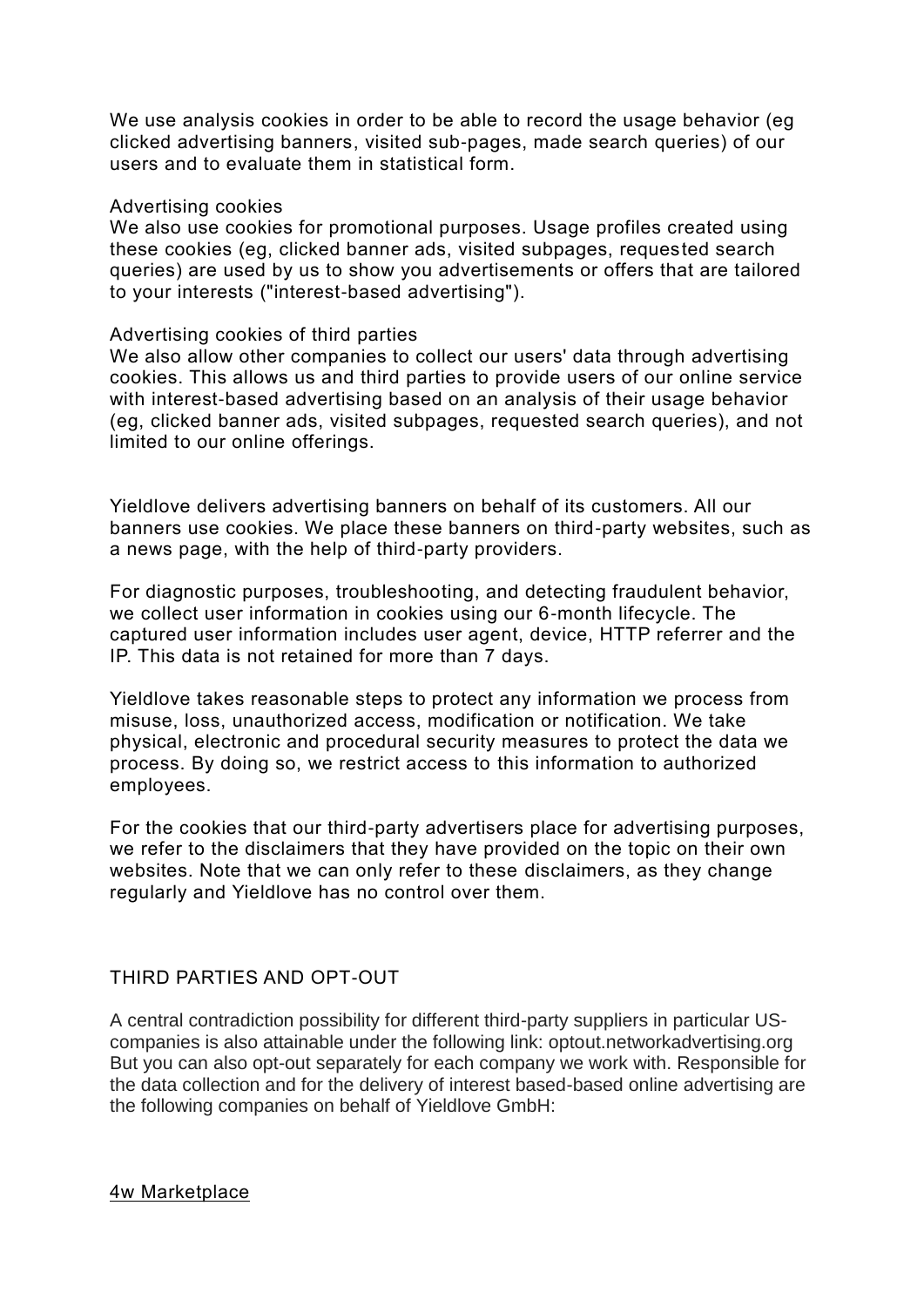4w Marketplace (www.4wmarketplace.com) uses technologies, to show interest-based advertising to you. Provider of 4w Marketplace is 4w Marketplace srl located in Fisciano (Salerno) – 84084 in Via Giovanni Paolo II n.100. In case you would like to prevent 4w Marketplace from gathering anonymised data you can do so by using the opt-out link below. This Opt-out cookie deletes all gathered information until now and prevents it from collecting any information in the future.

Privacy policy:<http://www.4wmarketplace.com/privacy/>

Opt-out:<http://www.youronlinechoices.com/it/le-tue-scelte>

# Adform

Adform (www.adform.com) uses technologies, to show interest-based advertising to you. Provider of Adform is Adform located in Wildersgade 10B, 1, 1408 Copenhagen, Denmark. In case you would like to prevent Adform from gathering anonymised data you can do so by using the opt-out link below. This Opt-out cookie deletes all gathered information until now and prevents it from collecting any information in the future.

Privacy policy:<https://site.adform.com/privacy-policy-opt-out/>

Opt-out:<https://site.adform.com/privacy-policy-opt-out/>

# Amazon

Amazon (https://www.aps.amazon.com) uses technologies, to show interestbased advertising to you. Provider of Amazon publisher services is Amazon publisher services located in Washington – 410 Terry Ave. North, Seattle, WA 98109-5210. In case you would like to prevent Amazon publisher services from gathering anonymised data you can do so by using the opt-out link below. This Opt-out cookie deletes all gathered information until now and prevents it from collecting any information in the future.

Privacy policy: [https://www.amazon.com/gp/help/customer/display.html/ref=hp\\_left\\_sib?ie=UT](https://www.amazon.com/gp/help/customer/display.html/ref=hp_left_sib?ie=UTF8&nodeId=468496) [F8&nodeId=468496](https://www.amazon.com/gp/help/customer/display.html/ref=hp_left_sib?ie=UTF8&nodeId=468496)

Opt-out: [https://www.amazon.com/adprefs/ref=hp\\_468496\\_advertisingpref2](https://www.amazon.com/adprefs/ref=hp_468496_advertisingpref2)

# AppNexus

AppNexus (https://www.appnexus.com) uses technologies, to show interestbased advertising to you. Provider of AppNexus is AppNexus Group located in in New York – 28 W. 23rd Street, New York, New York, 10010. In case you would like to prevent Appnexus from gathering anonymised data you can do so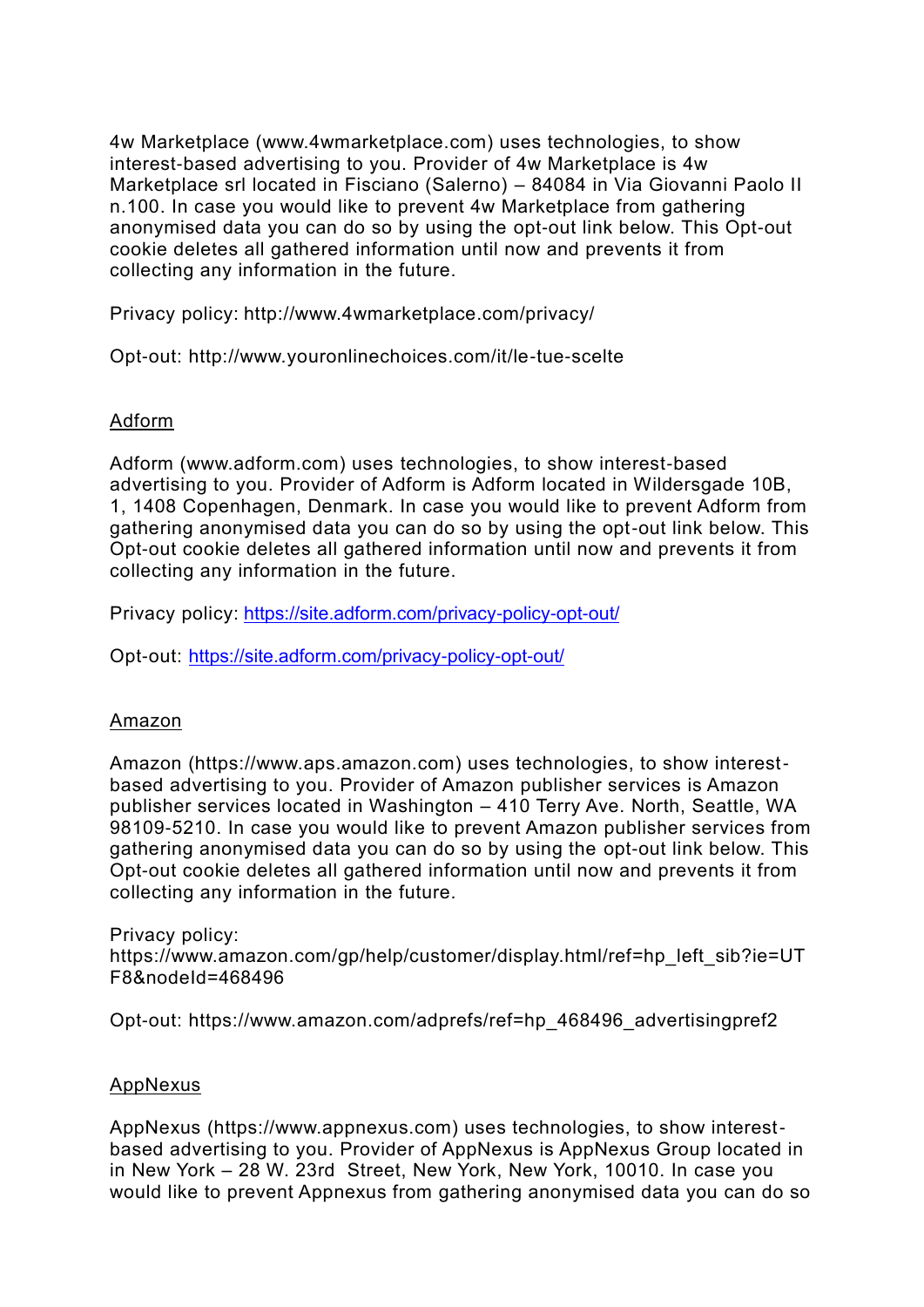by using the opt-out link below. This Opt-out cookie deletes all gathered information until now and prevents it from collecting any information in the future.

Privacy policy: https://www.appnexus.com/en/company/privacy-policy

Opt-out: https://www.appnexus.com/en/company/platform-privacypolicy#choices

## Conversant

Conversant (https://www.conversantmedia.com) uses technologies, to show interest-based advertising to you. Provider of Conversant is Conversant inc. located in in Chicago (IL) – 101 North Wacker, 23rd Floor Chicago, IL 60606. In case you would like to prevent Conversant from gathering anonymised data you can do so by using the opt-out link below. This Opt-out cookie deletes all gathered information until now and prevents it from collecting any information in the future.

Privacy policy:<http://www.conversantmedia.com/legal/privacy>

Opt-out: http://optout.conversantmedia.com/

#### **Criteo**

Criteo (https://www.criteo.com) uses technologies, to show interest-based advertising to you. Provider of Criteo is Criteo located in Paris – 32 Rue Blanche – 75009 Paris - France. In case you would like to prevent Criteo from gathering anonymised data you can do so by using the opt-out link below. This Opt-out cookie deletes all gathered information until now and prevents it from collecting any information in the future.

Privacy policy: http://www.criteo.com/privacy/

Opt-out: https://www.criteo.com/privacy/

## District M

District M (https://districtm.net) uses technologies, to show interest-based advertising to you. Provider of District M is District M located in Montreal – 5455 Gaspe Ave #730, Montreal, QC H2T 3B3, Canada. In case you would like to prevent District M from gathering anonymised data you can do so by using the opt-out link below. This Opt-out cookie deletes all gathered information until now and prevents it from collecting any information in the future.

Privacy policy:<https://districtm.net/en/page/platforms-data-and-privacy-policy/>

Opt-out:<https://cdn.districtm.ca/optout.html>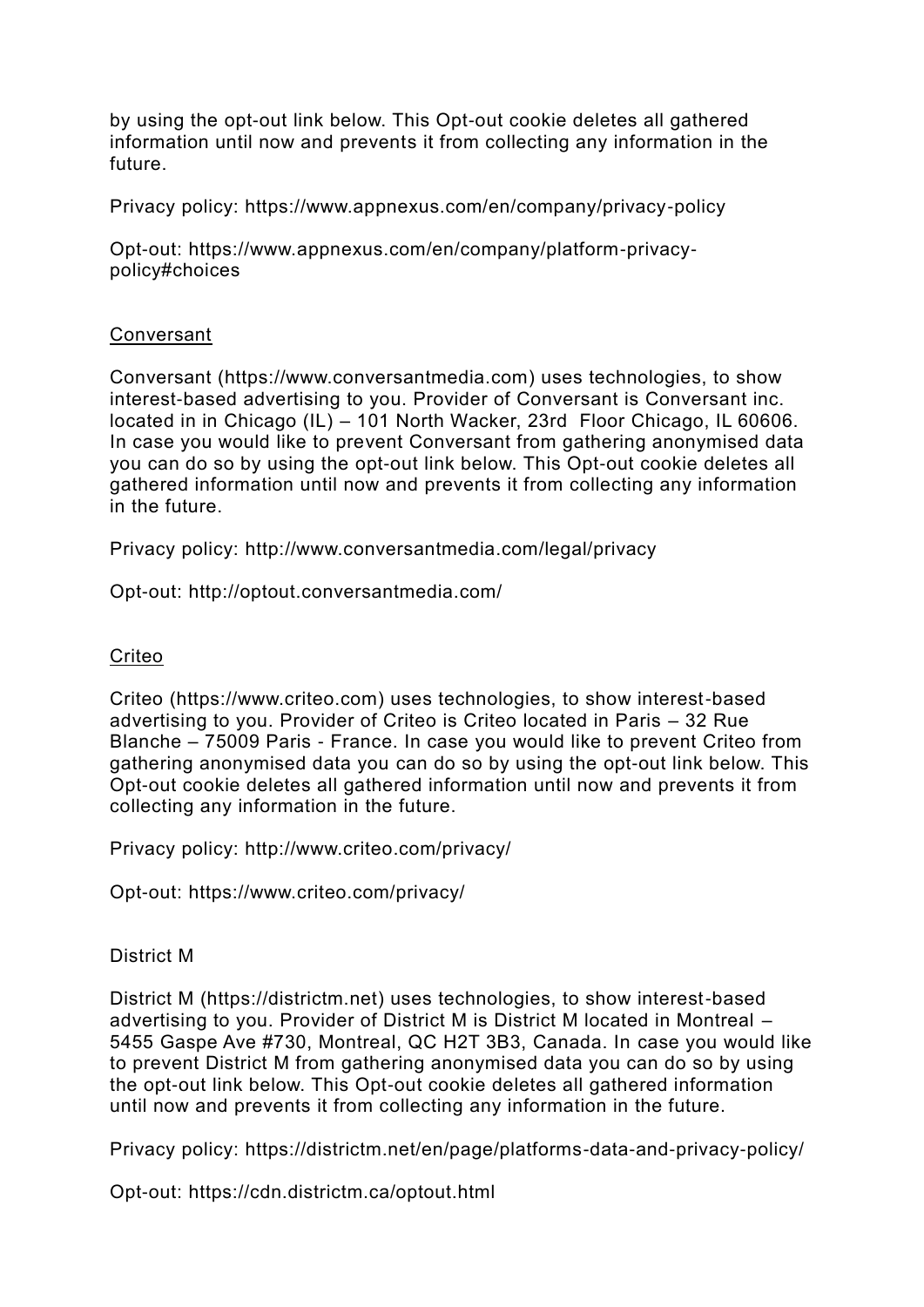## **Doubleclick**

Doubleclick (www.doubleclickbygoogle.com) uses technologies, to show interest-based advertising to you. Provider of Doubleclick is Google located in Ireland Limited, Gordon House, Barrow St Dublin 4 Ireland. In case you would like to prevent Doubleclick from gathering anonymised data you can do so by using the opt-out link below. This Opt-out cookie deletes all gathered information until now and prevents it from collecting any information in the future.

Privacy policy: http://www.google.com/intl/en/policies/privacy/

Opt-out:<https://adssettings.google.com/authenticated?hl=en>

## Facebook

Facebook (www.facebook.com) uses technologies, to show interest-based advertising to you. Provider of Facebook is Facebook Inc., located in 1601 S. California Ave, Palo Alto, CA 94304, USA. In case you would like to prevent Facebook from gathering anonymised data you can do so by using the opt-out link below. This Opt-out cookie deletes all gathered information until now and prevents it from collecting any information in the future.

Privacy policy: www.facebook.com/full\_data\_use\_policy\_

Opt-out: www.facebook.com/ads/preferences

## Indexexchange

Indexexchange (www.indexexchange.com) uses technologies, to show interest-based advertising to you. Provider of Indexexchange is Indexexchange located in New York – 20 W 22nd St. Suite 1101, New York, NY 10010. In case you would like to prevent Indexexchange from gathering anonymised data you can do so by using the opt-out link below. This Opt-out cookie deletes all gathered information until now and prevents it from collecting any information in the future.

Privacy policy:<http://www.indexexchange.com/privacy/>

Opt-out: http://optout.networkadvertising.org/?c=1#!/

Media.net

Media.net (http://www.media.net/privacy-policy) uses technologies, to show interest-based advertising to you. Provider of Media.net is Media.net Advertising Ltd. located in Dubai – 107/108, DIC Building 5, Dubai Internet City, Dubai, 215028, United Arab Emirates. In case you would like to prevent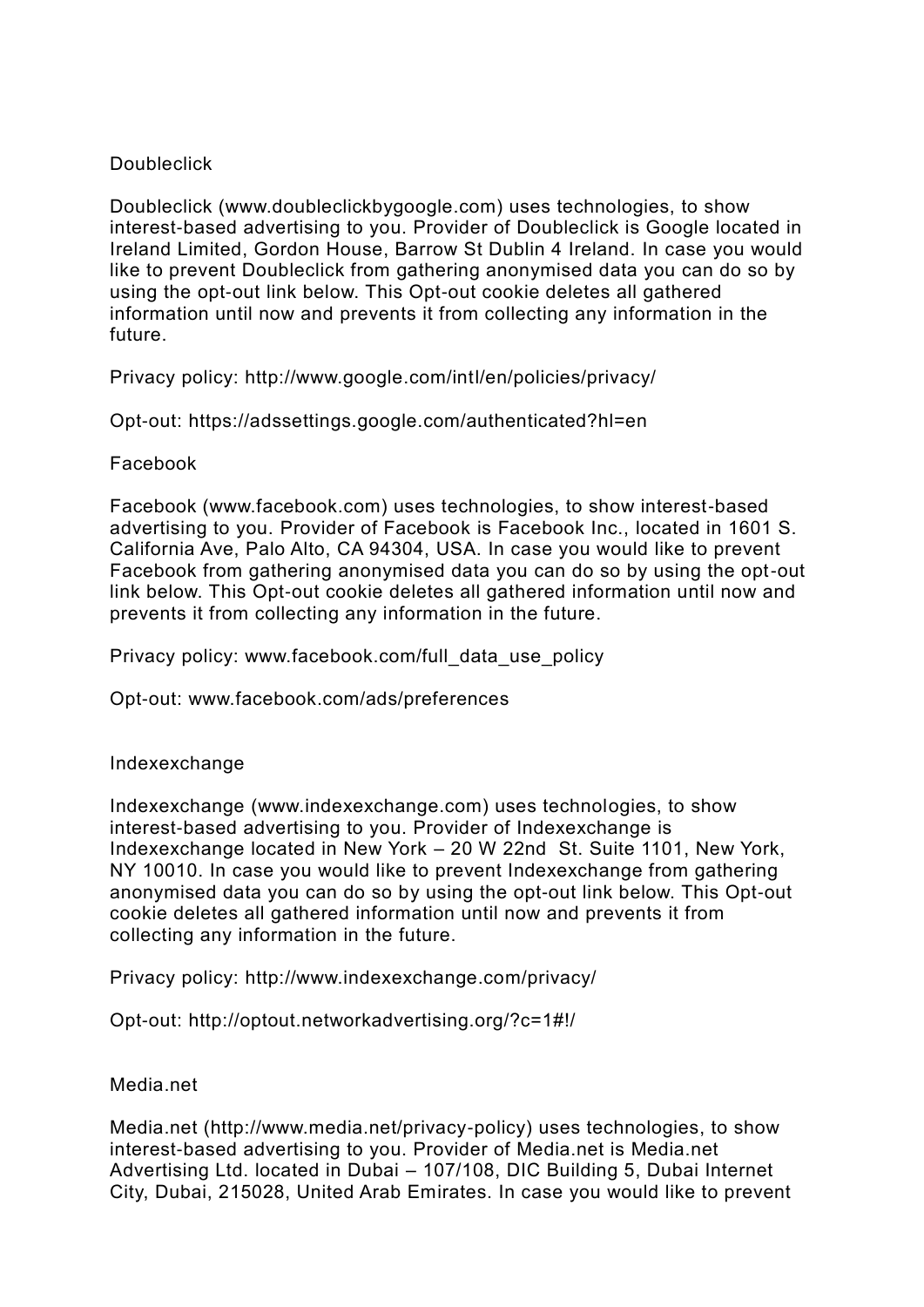Media.net from gathering anonymised data you can do so by using the opt-out link below. This Opt-out cookie deletes all gathered information until now and prevents it from collecting any information in the future.

Privacy policy: http://www.media.net/privacy-policy

Opt-out:<http://www.networkadvertising.org/choices/>

## Oath

Oath (https://www.oath.com/) uses technologies, to show interest-based advertising to you. Provider of Oath is Oath (EMEA) Limited located in Dublin - 5-7 Point Square, North Wall Quay. In case you would like to prevent Oath from gathering anonymised data you can do so by using the opt-out link below. This Opt-out cookie deletes all gathered information until now and prevents it from collecting any information in the future.

Privacy policy:<http://privacy.aol.com/>

Opt-out: https://aim.yahoo.com/aim/ie/en/optout/

## OpenX

OpenX (https://www.OpenX.com) uses technologies, to show interest-based advertising to you. Provider of OpenX is OpenX located in Pasadena – 888 E Walnut St, 2nd Floor, Pasadena CA, 91101, USA. In case you would like to prevent OpenX from gathering anonymised data you can do so by using the opt-out link below. This Opt-out cookie deletes all gathered information until now and prevents it from collecting any information in the future.

Privacy policy: https://www.openx.com/de\_de/privacy-policy/

Opt-out:<https://www.openx.com/legal/interest-based-advertising/>

## Pubmatic

Pubmatic (https://www.pubmatic.com) uses technologies, to show interestbased advertising to you. Provider of Pubmatic is Pubmatic, Inc. located in Redwood City – 305 Main Street, First Floor, Redwood City, California 94063, USA. In case you would like to prevent Pubmatic from gathering anonymised data you can do so by using the opt-out link below. This Opt-out cookie deletes all gathered information until now and prevents it from collecting any information in the future.

Privacy policy: https://www.openx.com/de\_de/privacy-policy/

Opt-out: https://pubmatic.com/legal/opt-out/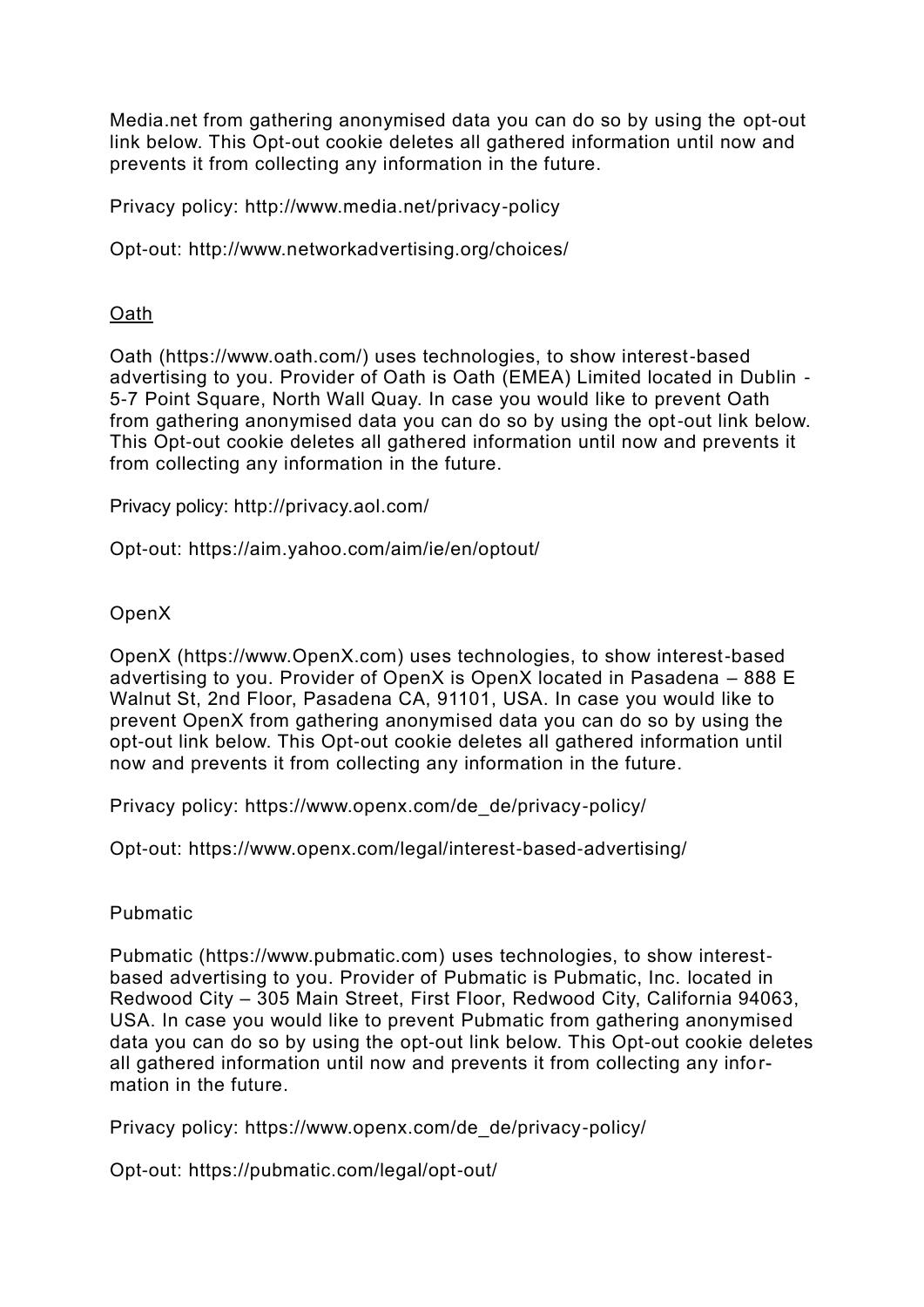# Pulsepoint

Pulsepoint (https://www.pulsepoint.com) uses technologies, to show interestbased advertising to you. Provider of Pulsepoint is Pulsepoint, Inc. located in New York – 360 Madison Avenue, 14th Floor, New York, NY 10017. In case you would like to prevent Pulsepoint from gathering anonymised data you can do so by using the opt-out link below. This Opt-out cookie deletes all gathered information until now and prevents it from collecting any information in the future.

Privacy policy:<https://www.pulsepoint.com/privacy-policy>

Opt-out: http://optout.networkadvertising.org/?c=1#!/

# Reachnet

Reachnet (https://www.reachnet.de) uses technologies, to show interest-based advertising to you. Provider of Reachnet is Reachnet DE Ltd. located in Hamburg – Grindelallee 41, D-20146 Hamburg. In case you would like to prevent Reachnet from gathering anonymised data you can do so by using the opt-out link below. This Opt-out cookie deletes all gathered information until now and prevents it from collecting any information in the future.

Privacy policy: http://www.reachnet.de/unternehmen/agb.html

Opt-out:<https://adfarm1.adition.com/opt?m=optout&n=73>

# Rubicon Project

Rubicon Project (https://www.rubiconproject.com) uses technologies, to show interest-based advertising to you. Provider of Rubicon Project is Rubicon Project, inc. located in Playa Vista – 12181 Bluff Creek Drive, 4th Floor, Playa Vista, CA 90094, USA. In case you would like to prevent Rubicon Project from gathering anonymised data you can do so by using the opt-out link below. This Opt-out cookie deletes all gathered information until now and prevents it from collecting any information in the future.

Privacy policy: http://www.rubiconproject.com/privacy-policy/

Opt-out: [https://rubiconproject.com/privacy/consumer-online-profile-and-opt](https://rubiconproject.com/privacy/consumer-online-profile-and-opt-out/)[out/](https://rubiconproject.com/privacy/consumer-online-profile-and-opt-out/)

# Primis

Primis (https://www.primis.tech) uses technologies, to show interest-based advertising to you. Provider of Primis is Primis LTD located in 622 Third avenue, McCann New York House 10017 New York City, USA. In case you would like to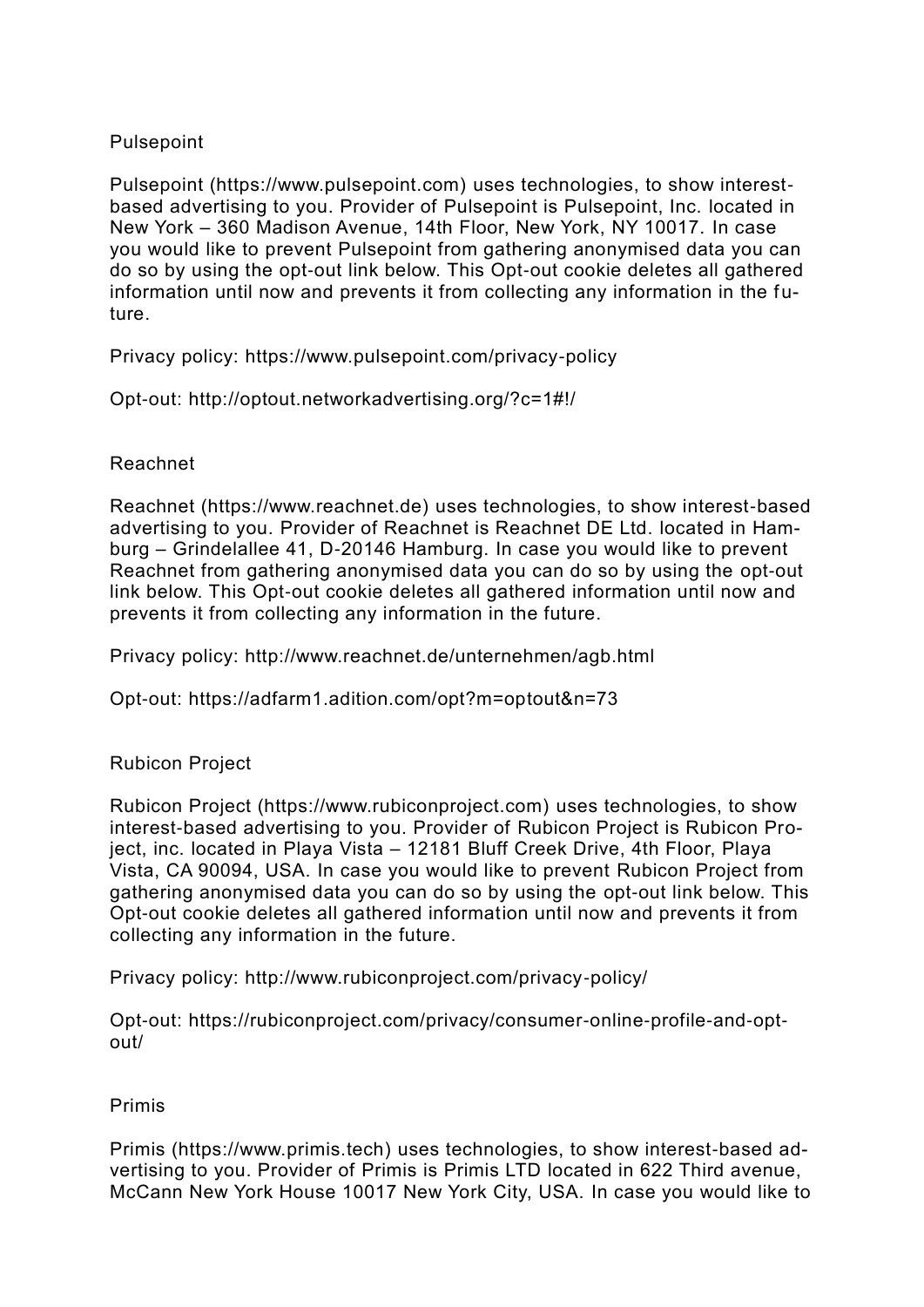prevent Primis from gathering anonymised data you can do so by using the opt-out link below. This Opt-out cookie deletes all gathered information until now and prevents it from collecting any information in the future.

Privacy policy: https://www.primis.tech/wpcontent/uploads/2018/02/primisPrivacyPolicy2018.pdf

Opt-out: https://web.archive.org/web/20180116234711/http:/live.sekindo.com/utils/cooki eOptOut.php

## Smaato

Smaato (https://www.smaato.com) uses technologies, to show interest-based advertising to you. Provider of Smaato is Smaato Ad Services located in Hamburg – Valentinskamp 70, Emporio, 20355 Hamburg, Germany. In case you would like to prevent Smaato from gathering anonymised data you can do so by using the opt-out link below. This Opt-out cookie deletes all gathered information until now and prevents it from collecting any information in the future.

Privacy policy:<https://www.smaato.com/privacy/>

Opt-out: [http://www.youronlinechoices.eu](https://www.youronlinechoices.eu/)

## **SmartAdserver**

SmartAdserver (https://www.smartadserver.com) uses technologies, to show interest-based advertising to you. Provider of SmartAdserver is SmartAdserver located in Paris – 66 Rue de la Chaussée d´Antin, 75009 Paris, France. In case you would like to prevent SmartAdserver from gathering anonymised data you can do so by using the opt-out link below. This Opt-out cookie deletes all gathered information until now and prevents it from collecting any information in the future.

Privacy policy: http://smartadserver.com/company/privacy-policy/

Opt-out: http://www.smartadserver.com/diffx/optout/IABOptout.aspx

## Sovrn

Sovrn (https://www.sovrn.com) uses technologies, to show interest-based advertising to you. Provider of Sovrn is Sovrn Holdings, Inc. located in Boulder – 5541 Central Avenue, Boulder, CO 80301. In case you would like to prevent Sovrn from gathering anonymised data you can do so by using the opt-out link below. This Opt-out cookie deletes all gathered information until now and prevents it from collecting any information in the future.

Privacy policy:<https://www.sovrn.com/privacy-policy-eu/>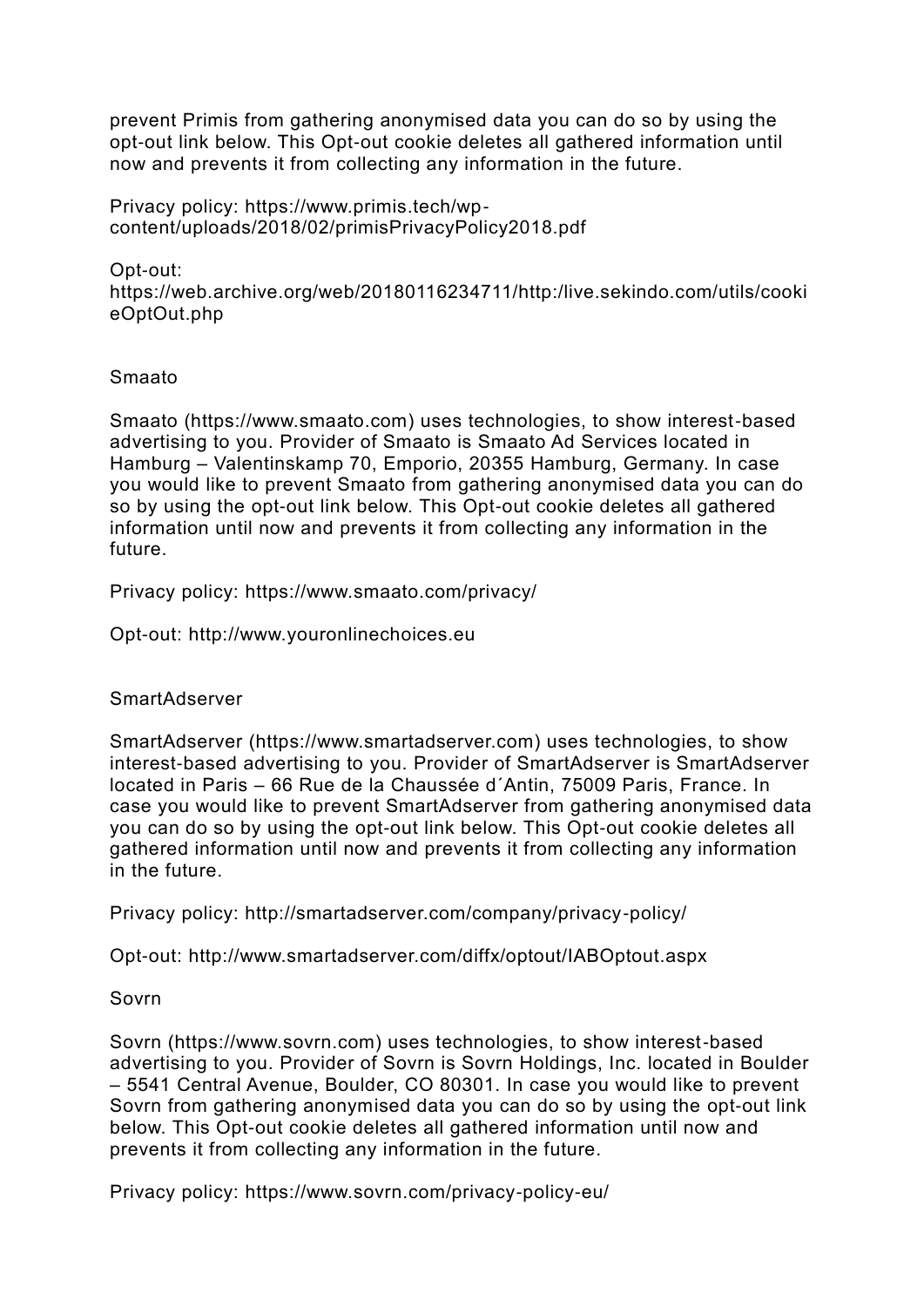Opt-out: https://info.evidon.com/pub\_info/15620?v=1&nt=0&nw=false

# Ströer SSP

Ströer SSP (https://www.adscale.de) uses technologies, to show interestbased advertising to you. Provider of Ströer SSP is Ströer media Deutschland GmbH located in Köln – 50999 Köln, Ströer-Allee 1. In case you would like to prevent Adscale from gathering anonymised data you can do so by using the opt-out link below. This Opt-out cookie deletes all gathered information until now and prevents it from collecting any information in the future.

Privacy policy:<http://www.adscale.de/datenschutz>

Opt-out: ih.adscale.de/adscale-ih/oo

# Twiago

Twiago (https://www.twiago.com) uses technologies, to show interest-based advertising to you. Provider of Twiago is Twiago located in Köln – Gustav-Heinemann-Ufer 72b, 50968 Köln. In case you would like to prevent Twiago from gathering anonymised data you can do so by using the opt-out link below. This Opt-out cookie deletes all gathered information until now and prevents it from collecting any information in the future.

Privacy policy: http://www.twiago.com/datenschutz/

Opt-out: http://control.twiago.com/privacy.php?lang=0

# Mopub

Mopub (https://www.mopub.com) uses technologies, to show interest-based advertising to you. Provider of Mopub is Twitter, Inc. located in San Francisco – 1355 Market Street, Suite 900, San Francisco, Ca 94103. In case you would like to prevent Moppub from gathering anonymised data you can do so by using the opt-out link below. This Opt-out cookie deletes all gathered information until now and prevents it from collecting any information in the future.

Privacy policy: https://www.mopub.com/legal/privacy/

Opt-out: https://www.mopub.com/legal/privacy/

Inmobi

Inmobi (https://www.inmobi.com) uses technologies, to show interest-based advertising to you. Provider of Inmobi is Inmobi Pte Ltd located in Bangalore –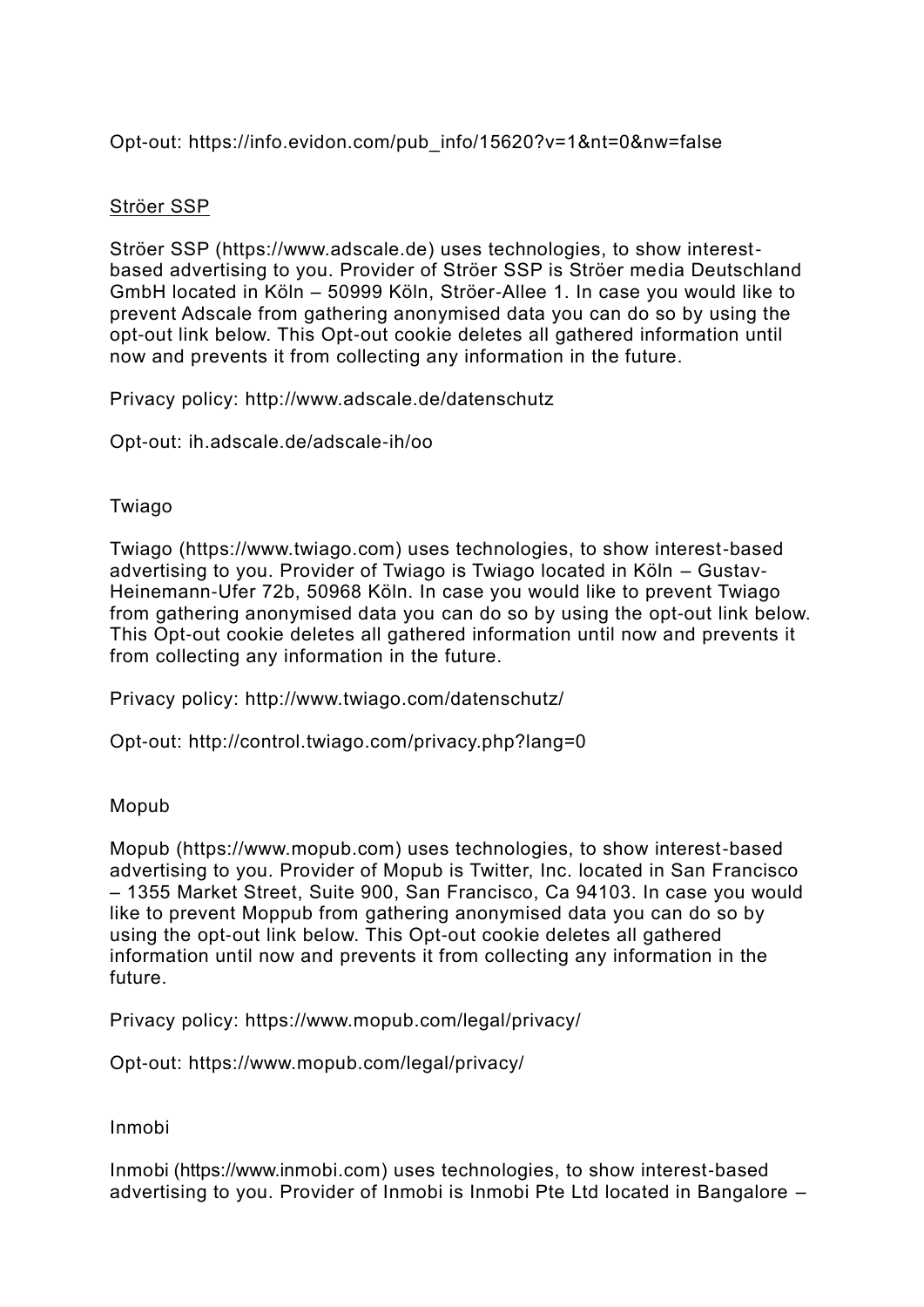Embassy Tech Square, Kadubeesanahalli Village Outer Ring Road, Varthur Hobli, Bangalore 560103. In case you would like to prevent Inmobi from gathering anonymised data you can do so by using the opt-out link below. This Opt-out cookie deletes all gathered information until now and prevents it from collecting any information in the future.

Privacy policy:<https://www.inmobi.com/privacy-policy/>

Opt-out: https://www.inmobi.com/page/opt-out/

## OTHER / UNFORESEEN COOKIES

Due to the way in which Internet and websites work, it is possible that we do not always have oversight into the cookies that are placed through our banners by third parties. This is particularly the case when our banners contain embedded elements such as texts, documents, images or film clips that are stored by another party, but that are shown on, in or through our banners.

Should you encounter cookies on this website that fall into this category which we have not mentioned above, please let us know or contact the third party directly and ask which cookies they have placed, what the reason for this is, what the lifetime of the cookie is and in what way they have safeguarded your privacy.

## YOUR RIGHTS WITH REGARDS TO YOUR DATA

Yieldlove does not view the banner advertising data it uses as personal data under the applicable law. Likewise, we do not collect or process sensitive personal data such as data on racial or ethnic origin, political opinions, religious or philosophical beliefs, trade union membership, health, or sex life. We also do not knowingly collect data from children under the age of 12.

However, if you want to correct, update or delete the banner advertising data we have, or if you would like to correct, update or delete the personal data that you have provided to us via the contact form on our homepage, you can contact us by e-mail at [privacy@yieldlove.com.](mailto:privacy@yieldlove.com)

## EDAA

We participate in the European Digital Advertising Alliance (EDAA) self-regulatory programs and adhere to the [EDAA Principles for Online Behavioral Advertising.](http://www.edaa.eu/european-principles/) EDAA principally acts as the central licensing body for the OBA Icon and provides technical means for consumers to exercise transparency and control over OBA through the youronlinechoices.eu online consumer choice platform. EDAA is governed by EU-level organisations which make up the value chain of OBA within Europe and acts to ensure European consistency in approach. Click [here](http://www.edaa.eu/) to learn more about the EDAA.